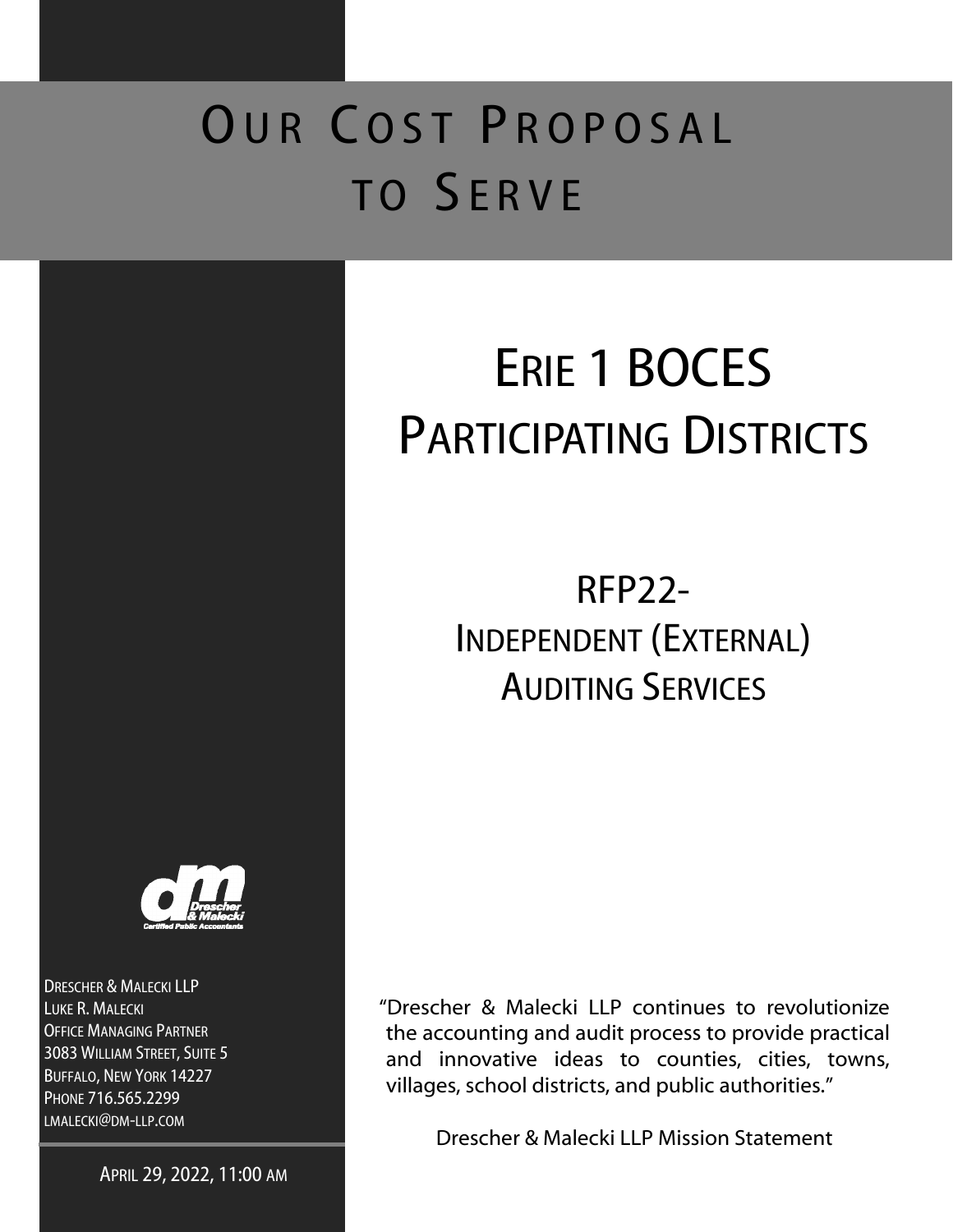### **Appendix C**

### **Request for Proposals 2022 RFP Independent (External) Audit Services SCHEDULE OF AUDIT QUOTATIONS**

|                                                    | As Proposed<br>FYE 6/30/2023 |
|----------------------------------------------------|------------------------------|
| Audit of general-purpose financial statements, and |                              |
| All other services not separately listed below.    | $\ast$                       |
| Single Audit                                       | $\ast$                       |
|                                                    | $\ast$                       |
| TOTAL ALL-INCLUSIVE MAXIMUM PRICE                  | $\ast$                       |

\*Please see individual pricing sheets prepared for each District proposed.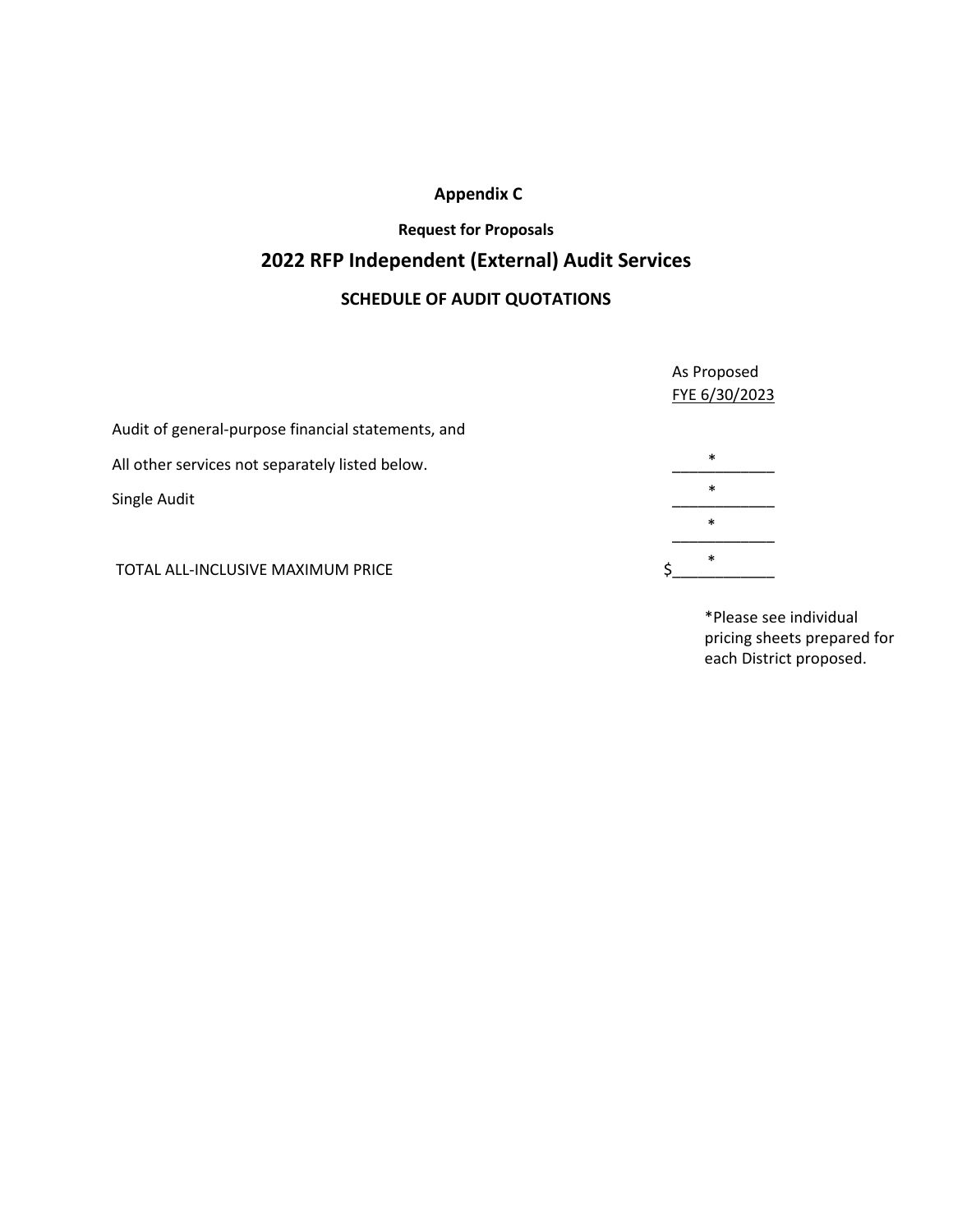### **Appendix D**

### **Request for Proposals**

### **2022 RFP External Audit**

### **SCHEDULE OF FEES FOR ADDITIONAL SERVICES AND AUDITS IF REQUESTED BY THE DISTRICT**

|                          | <b>HOURLY RATE</b> |
|--------------------------|--------------------|
| <b>PARTNERS</b>          | \$200.00           |
| <b>MANAGERS</b>          | 175.00             |
| <b>SUPERVISORY STAFF</b> | 125.00             |
| <b>STAFF</b>             | 100.00             |
| OTHER (SPECIFY)          | 85.00              |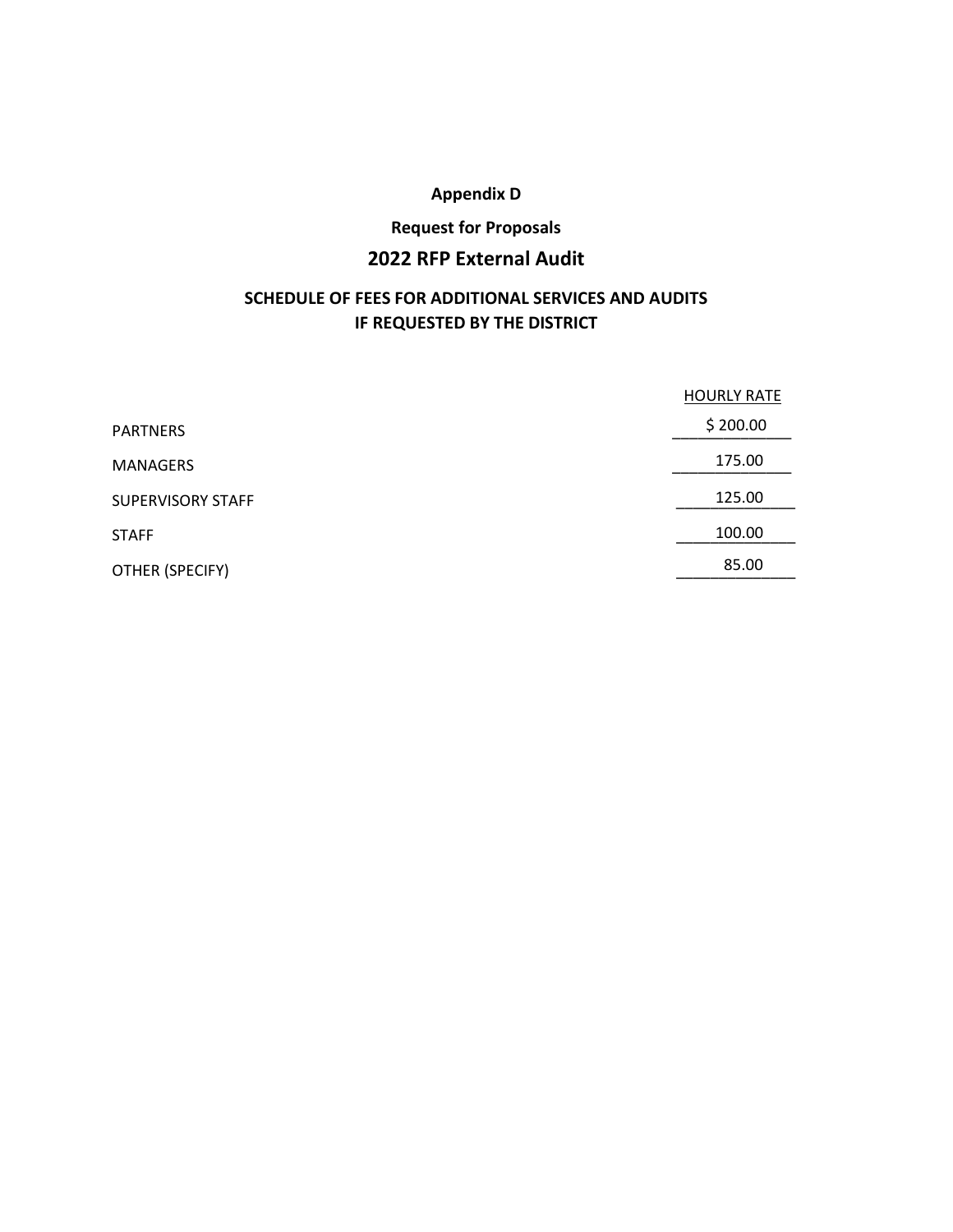### **SCHEDULE OF AUDIT QUOTATIONS CHEEKTOWAGA CENTRAL SCHOOL DISTRICT**

### **Drescher & Malecki LLP**

Luke R. Malecki is a certified representative of Drescher & Malecki LLP and is authorized to represent the firm, empowered to submit the bid and enter into a contract with the School District. We have an understanding of the District's needs and expectations and believe no other firm can match our knowledge and ability to serve your District. Please find a detailed breakdown of our rates in the chart below.

|                                             | Proposed fees for the fiscal year ending June 30, |              |      |        |      |        |      |        |  |        |
|---------------------------------------------|---------------------------------------------------|--------------|------|--------|------|--------|------|--------|--|--------|
|                                             | 2022                                              |              | 2023 |        | 2024 |        | 2025 |        |  | 2026   |
| Basic Financial Statements (Including MD&A) |                                                   | $5 \t13.410$ | S.   | 13,678 | Ŝ.   | 13,952 | S.   | 14,231 |  | 14,516 |
| Single Audit                                |                                                   | 3,060        |      | 3.121  |      | 3.184  |      | 3,248  |  | 3,313  |
| <b>Extraclassroom Activity</b>              |                                                   | 1,530        |      | 1,561  |      | 1,592  |      | 1,624  |  | 1,656  |
| <b>TOTAL ALL-INCLUSIVE MAXIMUM PRICE</b>    |                                                   | 18,000       |      | 18,360 | S    | 18,728 |      | 19,103 |  | 19.485 |

|                          |                       | Anticipated<br>Hours |           |  |  |  |  |
|--------------------------|-----------------------|----------------------|-----------|--|--|--|--|
| Partner & Director       | 28                    | 45                   | \$135-150 |  |  |  |  |
| Manager                  | 58                    | 68                   | 85-100    |  |  |  |  |
| <b>Supervisory Staff</b> | 68                    | 79                   | 60-75     |  |  |  |  |
| Staff                    | 96<br>$\qquad \qquad$ | 108                  | 40-50     |  |  |  |  |
| Total                    | 250                   | 300                  |           |  |  |  |  |

|                          | <b>Hourly Rate</b> |
|--------------------------|--------------------|
| Partner & Director       | \$200              |
| Manager                  | 175                |
| <b>Supervisory Staff</b> | 125                |
| Staff                    | 100                |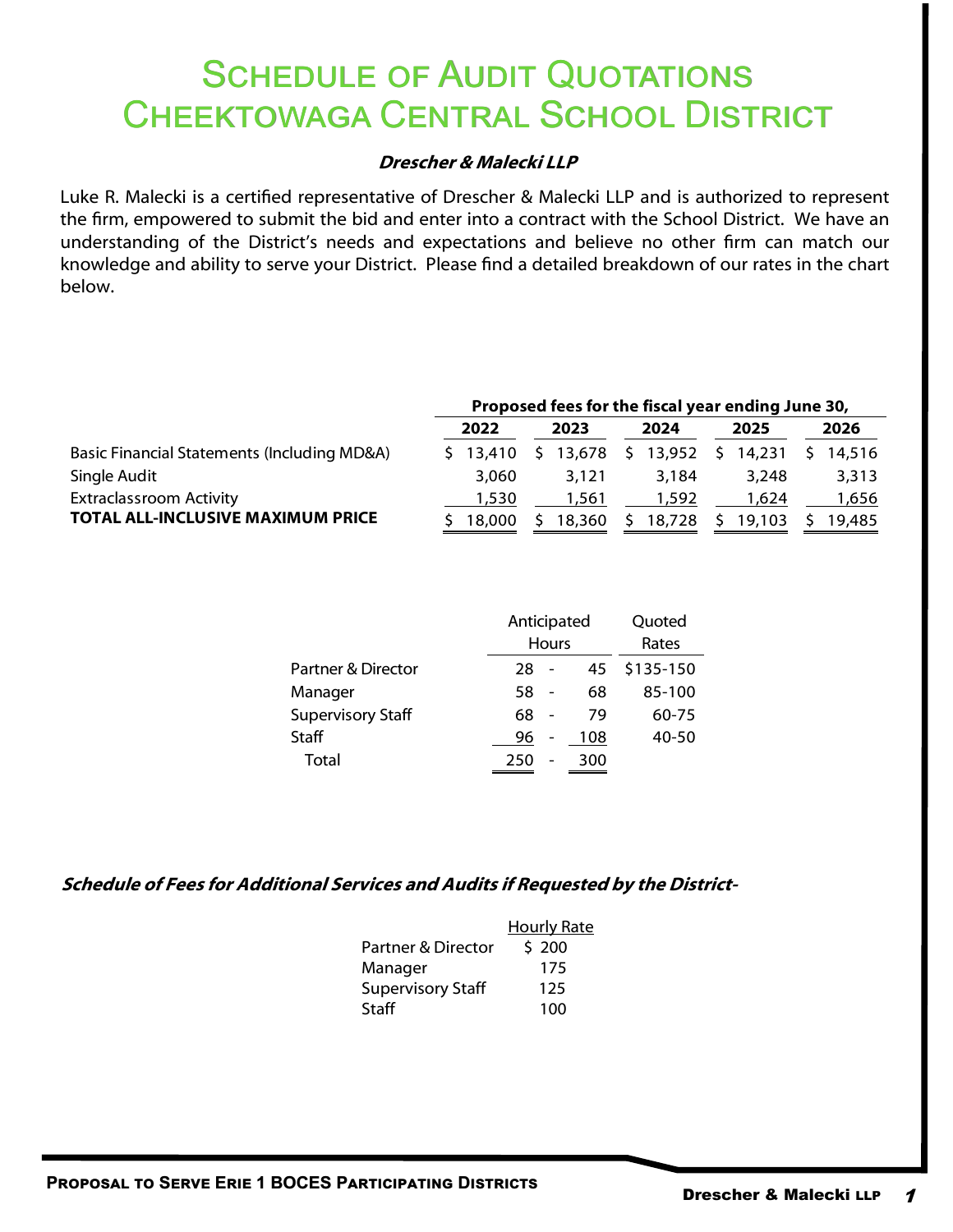### **SCHEDULE OF AUDIT QUOTATIONS DEPEW UNION FREE SCHOOL DISTRICT**

### **Drescher & Malecki LLP**

Luke R. Malecki is a certified representative of Drescher & Malecki LLP and is authorized to represent the firm, empowered to submit the bid and enter into a contract with the School District. We have an understanding of the District's needs and expectations and believe no other firm can match our knowledge and ability to serve your District. Please find a detailed breakdown of our rates in the chart below.

|                                             | Proposed fees for the fiscal year ending June 30, |          |      |        |      |        |      |        |  |        |
|---------------------------------------------|---------------------------------------------------|----------|------|--------|------|--------|------|--------|--|--------|
|                                             | 2022                                              |          | 2023 |        | 2024 |        | 2025 |        |  | 2026   |
| Basic Financial Statements (Including MD&A) |                                                   | \$13,000 |      | 13,000 | S.   | 13,260 |      | 13,525 |  | 13.796 |
| Single Audit                                |                                                   | 3,000    |      | 3,000  |      | 3,060  |      | 3,121  |  | 3,184  |
| <b>Extraclassroom Activity</b>              |                                                   | 1,500    |      | 1,500  |      | 1,530  |      | 1,561  |  | 1,592  |
| <b>TOTAL ALL-INCLUSIVE MAXIMUM PRICE</b>    |                                                   | 17.500   |      | 17.500 |      | 17,850 |      | 18,207 |  | 18,572 |

|                          |     | Anticipated<br>Hours |           |  |  |  |  |
|--------------------------|-----|----------------------|-----------|--|--|--|--|
| Partner & Director       | 28  | 45                   | \$135-150 |  |  |  |  |
| Manager                  | 58  | 68                   | 85-100    |  |  |  |  |
| <b>Supervisory Staff</b> | 68  | 79                   | 60-75     |  |  |  |  |
| Staff                    | 96  | 108                  | 40-50     |  |  |  |  |
| Total                    | 250 | 300                  |           |  |  |  |  |

|                          | <b>Hourly Rate</b> |
|--------------------------|--------------------|
| Partner & Director       | \$200              |
| Manager                  | 175                |
| <b>Supervisory Staff</b> | 125                |
| Staff                    | 100                |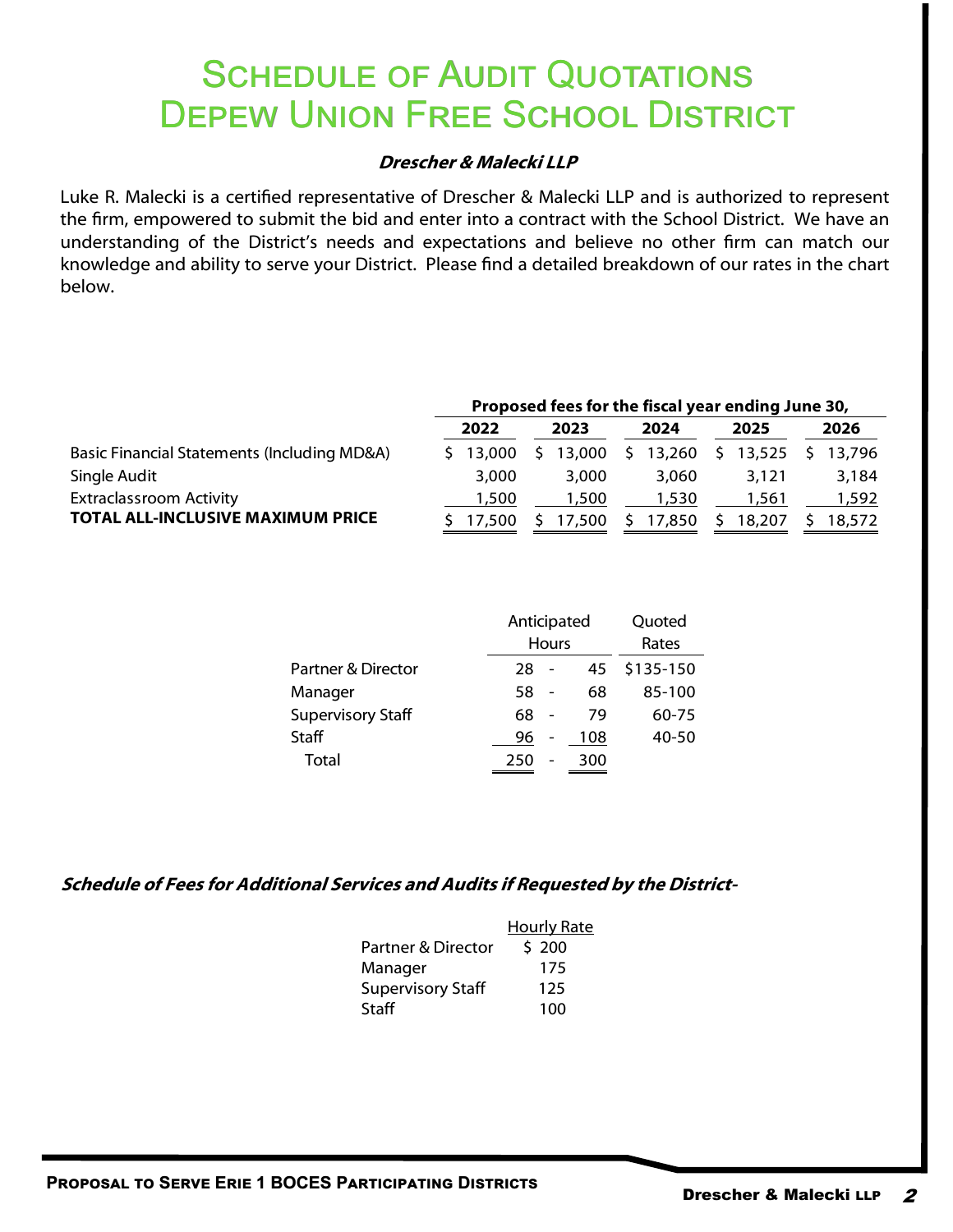### **SCHEDULE OF AUDIT QUOTATIONS** HOLLAND CENTRAL SCHOOL DISTRICT

### **Drescher & Malecki LLP**

Luke R. Malecki is a certified representative of Drescher & Malecki LLP and is authorized to represent the firm, empowered to submit the bid and enter into a contract with the School District. We have an understanding of the District's needs and expectations and believe no other firm can match our knowledge and ability to serve your District. Please find a detailed breakdown of our rates in the chart below.

|                                             | Proposed fees for the fiscal year ending June 30, |              |      |        |      |        |      |        |  |        |
|---------------------------------------------|---------------------------------------------------|--------------|------|--------|------|--------|------|--------|--|--------|
|                                             | 2022                                              |              | 2023 |        | 2024 |        | 2025 |        |  | 2026   |
| Basic Financial Statements (Including MD&A) |                                                   | $5 \t13.410$ |      | 13.678 | S.   | 13,952 | S.   | 14.231 |  | 14,516 |
| Single Audit                                |                                                   | 3,060        |      | 3.121  |      | 3.184  |      | 3.248  |  | 3,313  |
| <b>Extraclassroom Activity</b>              |                                                   | 1,530        |      | 1,561  |      | 1,592  |      | 1,624  |  | 1,656  |
| <b>TOTAL ALL-INCLUSIVE MAXIMUM PRICE</b>    |                                                   | 18,000       |      | 18,360 | S    | 18,728 |      | 19,103 |  | 19.485 |

|                          | Anticipated<br>Hours |                 | Quoted<br>Rates |           |  |  |  |
|--------------------------|----------------------|-----------------|-----------------|-----------|--|--|--|
| Partner & Director       | 28                   |                 | 45              | \$135-150 |  |  |  |
| Manager                  | 58                   |                 | 68              | 85-100    |  |  |  |
| <b>Supervisory Staff</b> | 68                   |                 | 79              | 60-75     |  |  |  |
| Staff                    | 96                   | $\qquad \qquad$ | 108             | 40-50     |  |  |  |
| Total                    | 250                  |                 | 300             |           |  |  |  |

|                          | <b>Hourly Rate</b> |
|--------------------------|--------------------|
| Partner & Director       | \$200              |
| Manager                  | 175                |
| <b>Supervisory Staff</b> | 125                |
| Staff                    | 100                |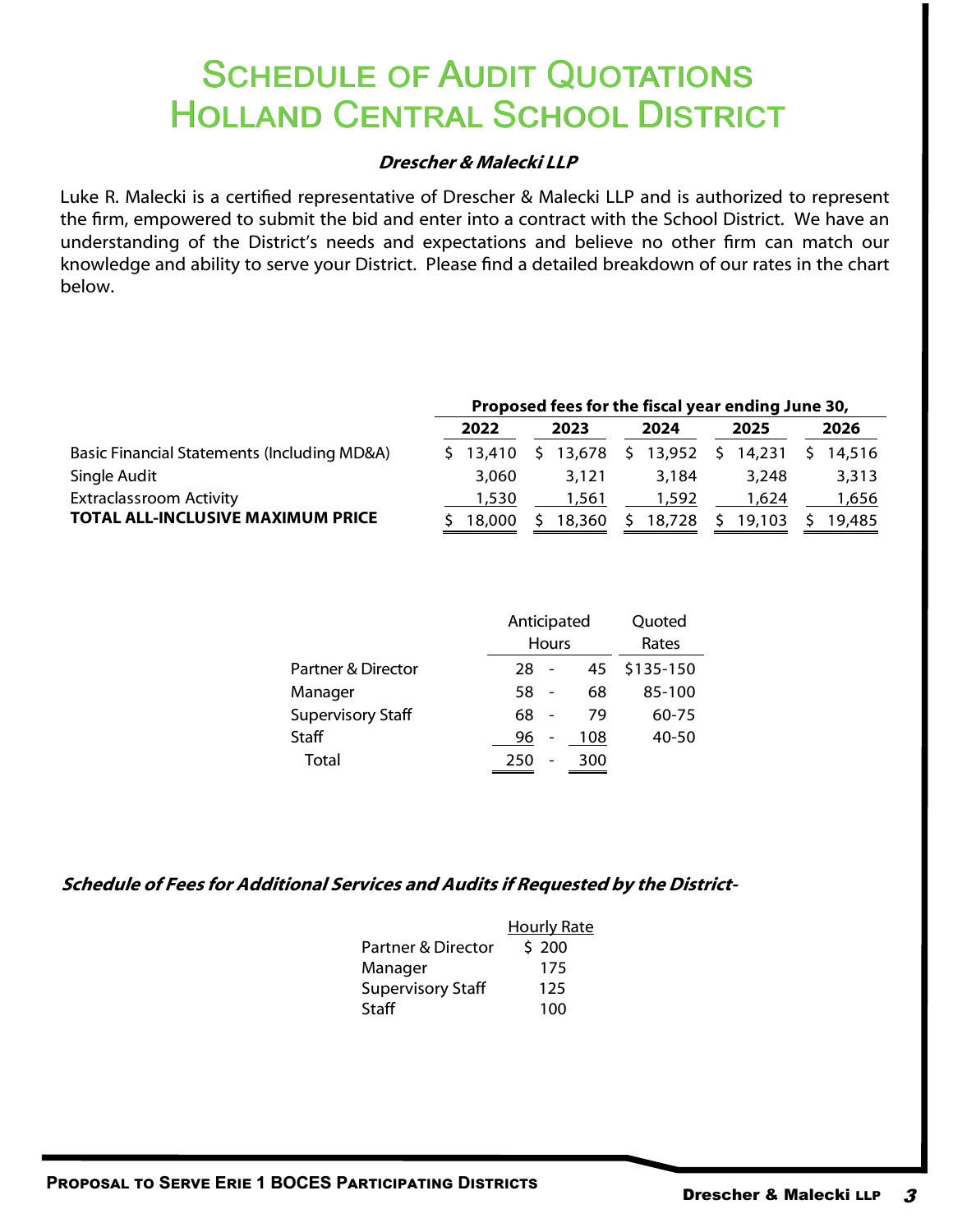### **SCHEDULE OF AUDIT QUOTATIONS** LANCASTER CENTRAL SCHOOL DISTRICT

### **Drescher & Malecki LLP**

Luke R. Malecki is a certified representative of Drescher & Malecki LLP and is authorized to represent the firm, empowered to submit the bid and enter into a contract with the School District. We have an understanding of the District's needs and expectations and believe no other firm can match our knowledge and ability to serve your District. Please find a detailed breakdown of our rates in the chart below.

|                                             | Proposed fees for the fiscal year ending June 30, |                  |      |        |      |        |      |        |  |        |
|---------------------------------------------|---------------------------------------------------|------------------|------|--------|------|--------|------|--------|--|--------|
|                                             | 2022                                              |                  | 2023 |        | 2024 |        | 2025 |        |  | 2026   |
| Basic Financial Statements (Including MD&A) |                                                   | $5 \quad 13.325$ |      | 13,325 | S.   | 13,592 | S.   | 13.864 |  | 14.141 |
| Single Audit                                |                                                   | 4,000            |      | 4.000  |      | 4,080  |      | 4.162  |  | 4,245  |
| <b>Extraclassroom Activity</b>              |                                                   | 1,675            |      | 1,675  |      | 1,709  |      | 1,743  |  | 1,778  |
| <b>TOTAL ALL-INCLUSIVE MAXIMUM PRICE</b>    |                                                   | 19.000           |      | 19.000 | S.   | 19,381 |      | 19,769 |  | 20.164 |

|                          | Anticipated | Hours | Quoted<br>Rates |           |  |
|--------------------------|-------------|-------|-----------------|-----------|--|
| Partner & Director       | 45          |       | 54              | \$135-150 |  |
| Manager                  | 68          |       | 76              | 85-100    |  |
| <b>Supervisory Staff</b> | 79          |       | 90              | 60-75     |  |
| <b>Staff</b>             | 108         |       | 130             | 40-50     |  |
| Total                    | 300         |       | 350             |           |  |

|                          | <b>Hourly Rate</b> |
|--------------------------|--------------------|
| Partner & Director       | \$200              |
| Manager                  | 175                |
| <b>Supervisory Staff</b> | 125                |
| Staff                    | 100                |